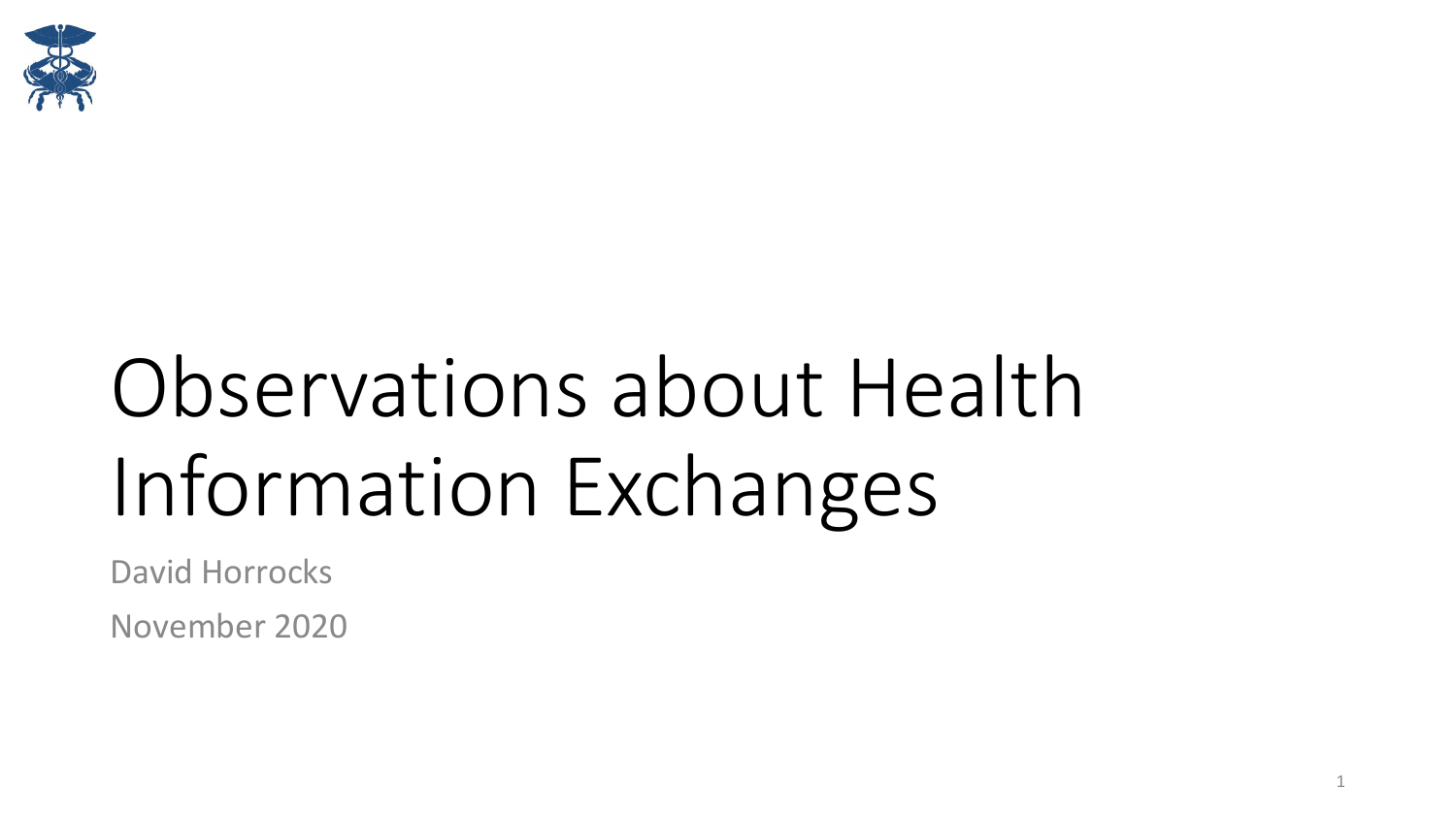

• **A Health Information Exchange (HIE)**  serving Maryland, and West Virginia, the District of Columbia, and Connecticut via affiliation.

• **Vision:** To advance health and wellness by deploying health information technology solutions adopted through cooperation and collaboration

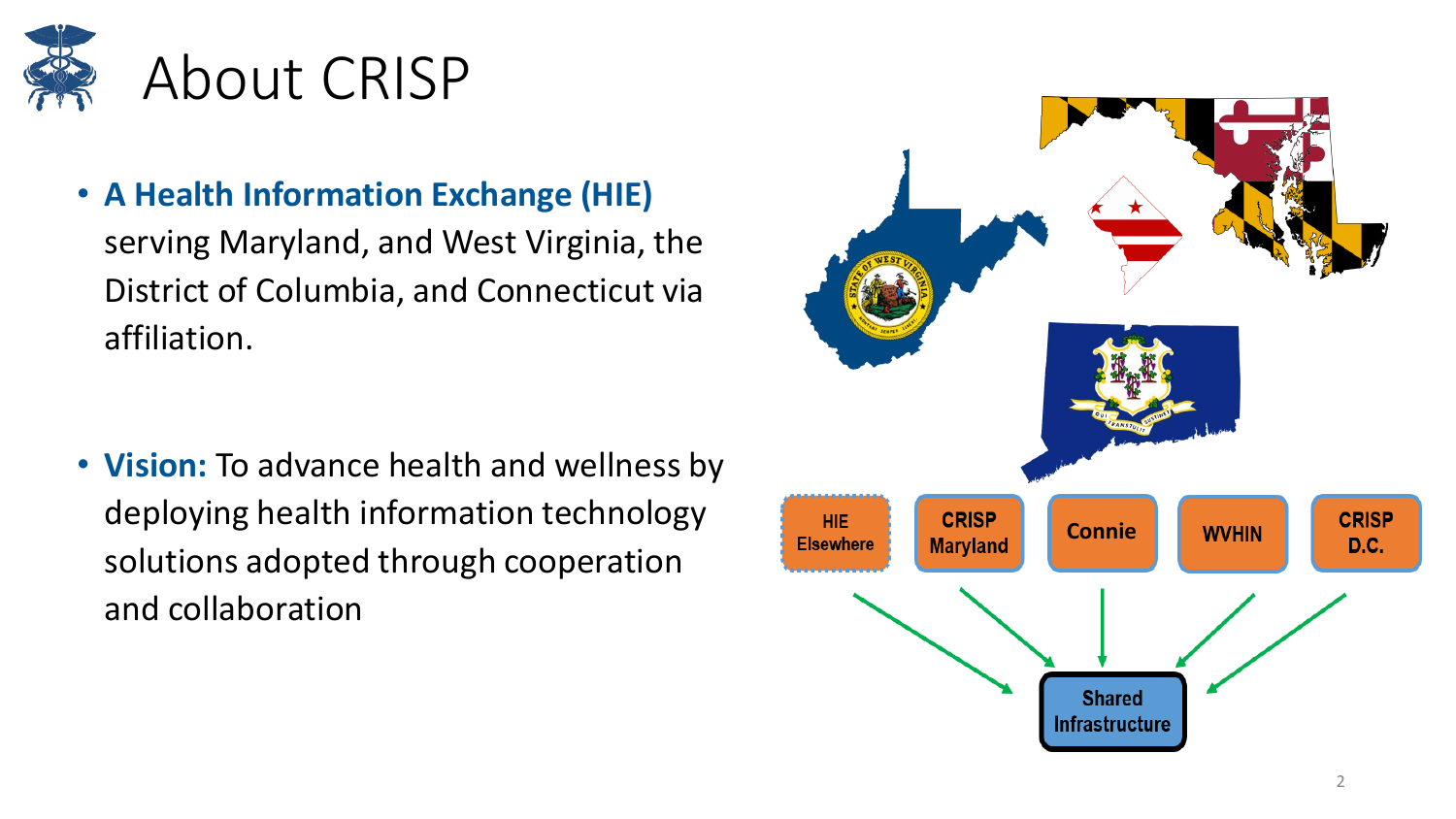

- National networks are important for basic data transport
- States with a strong HIE are doing much more than moving data
- For-profit vendors are bringing private capital and innovation to the interoperability space, but they are not serving as health data utilities
- If support for public health uses wasn't top of mind before, it is now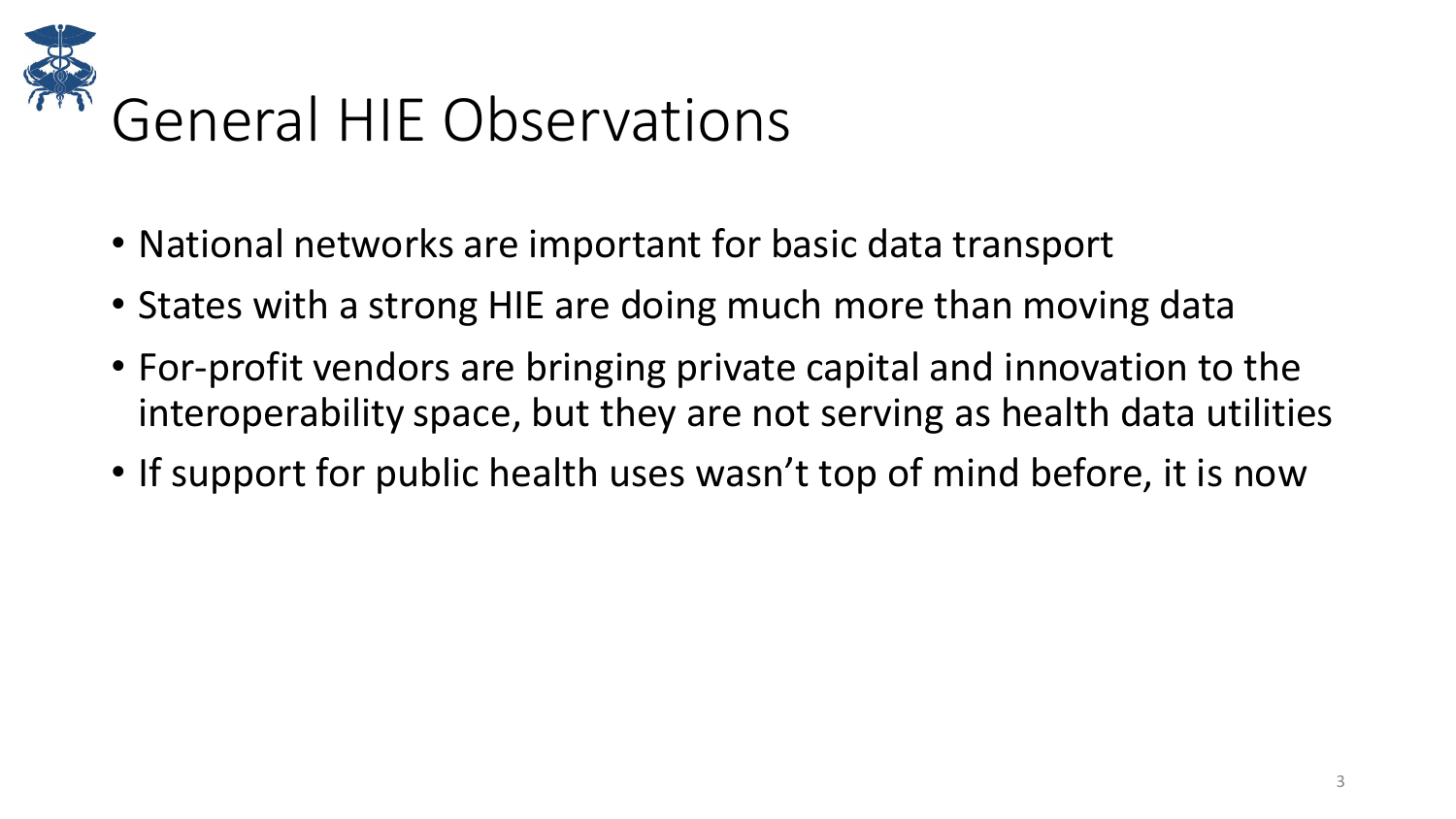

## Attributes of Successful State HIEs

- They are statewide
- The are private non-profits with strong and diverse stakeholder involvement in governance
- They are partnered with public health departments
- They leverage Medicaid funding with generous federal match
- They receive some data by mandate, making data complete
- They are designated and thoughtfully regulated as a health data utility